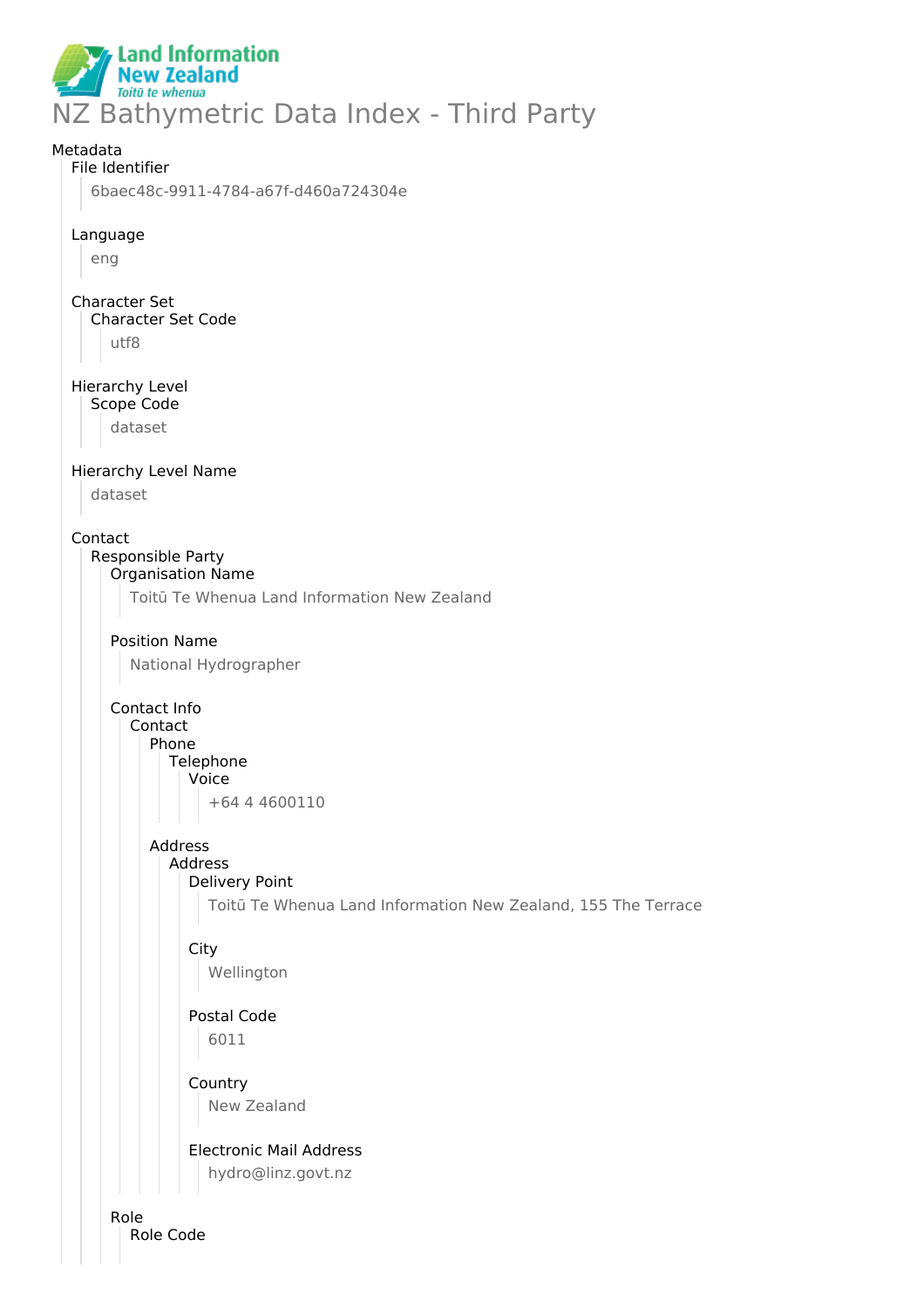resourceProvider

# Date Stamp

Date

2016-11-21

## Metadata Standard Name

ANZLIC Metadata Profile: An Australian/New Zealand Profile of AS/NZS ISO 19115:2005, Geographic information - Metadata

#### Metadata Standard Version

1.1

## Reference System Info

Reference System Reference System Identifier Identifier Code 4326

## Identification Info

Data Identification Citation Citation Title

NZ Bathymetric Data Index - Third Party

```
Date
```
Date

## Abstract

This index enables you to identify the third party bathymetric data held and used by LINZ on its NZ coastal nautical charts. Some of our data holdings date back to the 1950s. The polygons comprising the index show the extent of the survey datasets. The attributes attached to each polygon will enable you to view, amongst other attributes, the age and quality of the bathymetric data. Please refer to the LINZ Bathymetric Index Data Dictionary for further information about the attributes of this dataset. The bathymetric data is not downloadable from the LINZ Data Service. Datasets prior to the year 2000 are predominantly available only as georeferenced TIFF images of the original hard copy sounding sheets. Data post-2000 is often available as both georeferenced TIFF images and as digital data files (vector data in plain text format). Requests for the bathymetric data should be sent to hydro@linz.govt.nz with "Hydro Bathy Data" in the subject line. Requests must, as a minimum, specify the id, chart no and serial no as shown in the attributes attached to each polygon representing the datasets of interest. The provision of third party funded bathymetric data may be subject to some delay as LINZ confirms with the data owner that they are happy for their data to be released. The owner may attach conditions to the release of their data. LINZ also holds publically funded New Zealand bathymetric data, which can be readily released under a Creative Commons licence for reuse. View our "NZ Bathymetric Data Index" dataset to request this data.

#### Purpose

The purpose of this dataset is to provide an index to the third party bathymetric data held by LINZ and used on its series of NZ coastal nautical charts since October 2014. The index enables customers to identify data that they may be interested in requesting from LINZ for their own use.

Status

Progress Code onGoing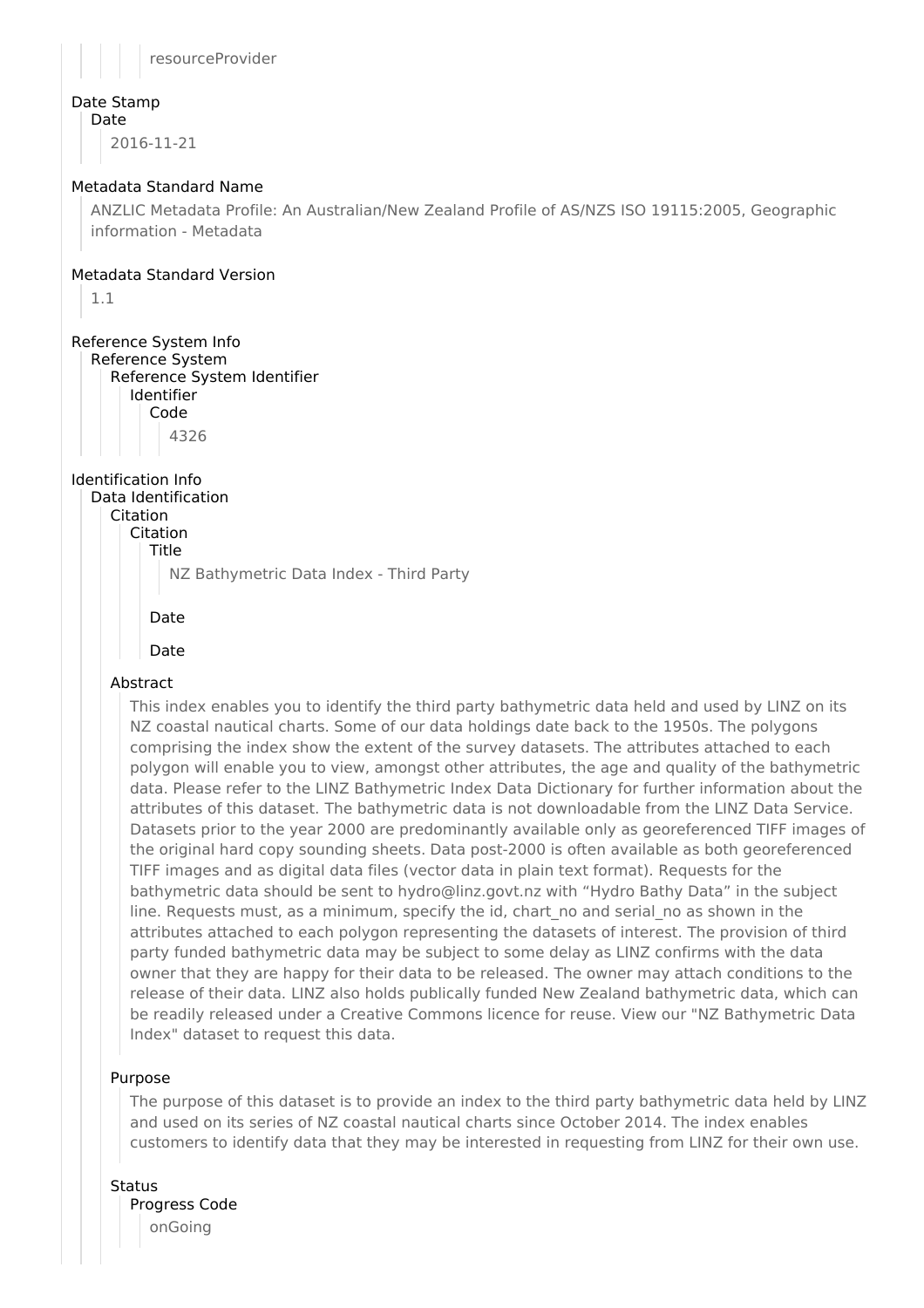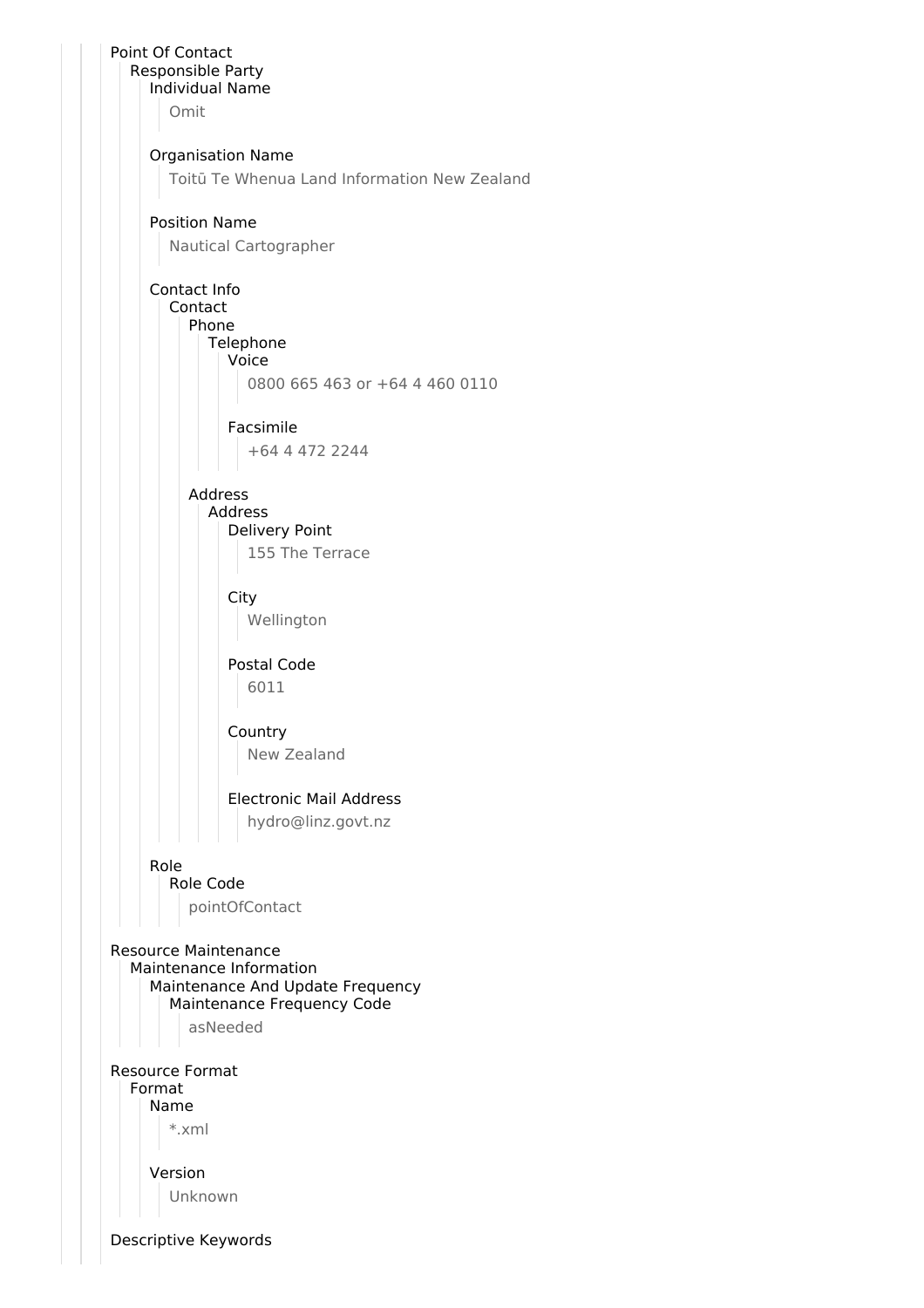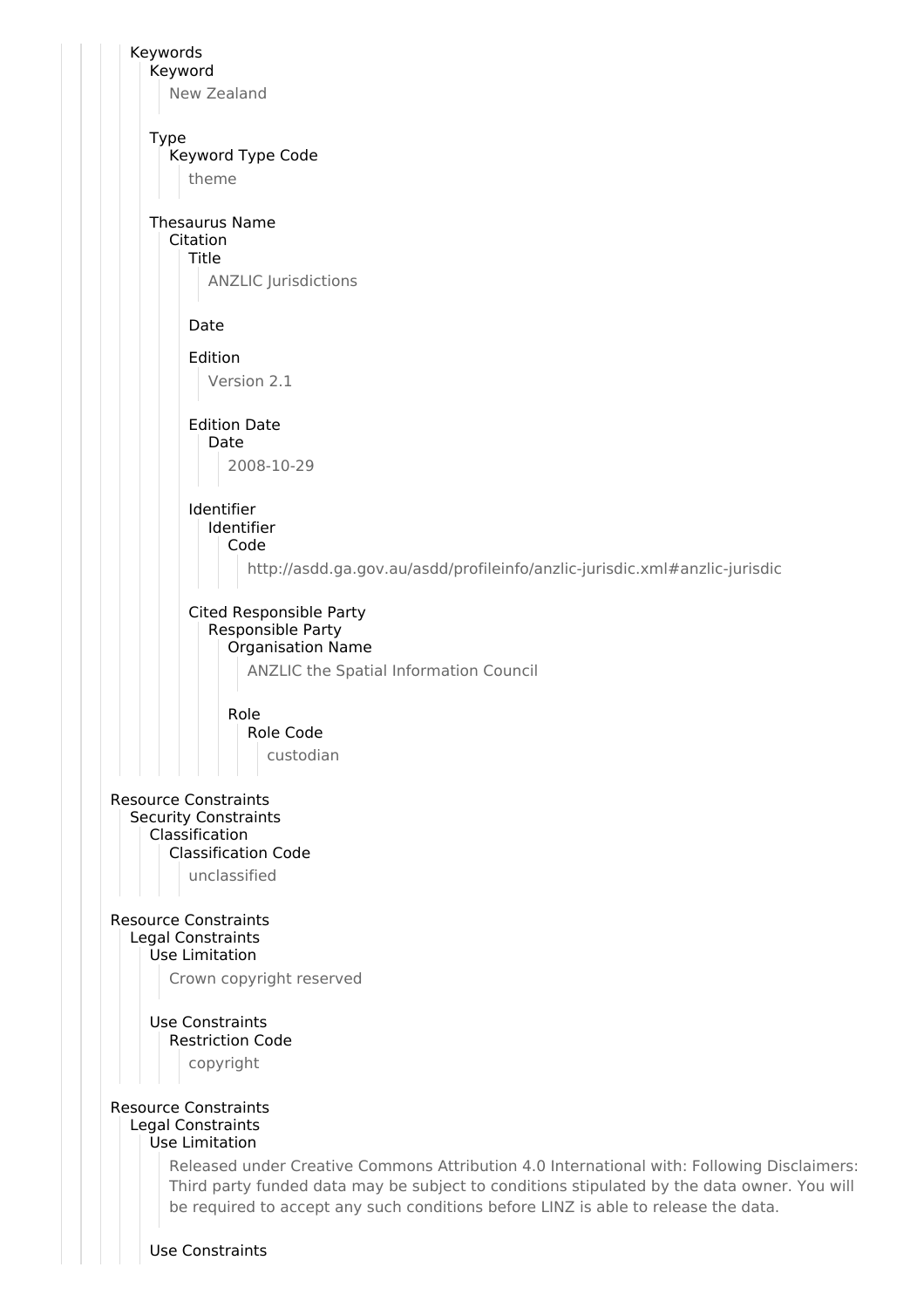Restriction Code

license

#### Spatial Representation Type Code

vector

#### Language

eng

#### Character Set

Character Set Code

utf8

#### Topic Category Code

elevation

#### Topic Category Code

transportation

## Topic Category Code

oceans

#### Topic Category Code

geoscientificInformation

#### Extent

EX \_ Extent Geographic Element EX \_ Geographic Description **I**dentifier Authority Citation Title ANZMet Lite Country codelist

## Date

Edition Version 1.0

#### Edition Date Date

2009-03-31

# Identifier

#### Identifier Code

http://asdd.ga.gov.au/asdd/profileinfo/anzlic-country.xml#Country

# Cited Responsible Party

# Responsible Party

Organisation Name ANZLIC the Spatial Information Council

## Role Role Code custodian

Code nzl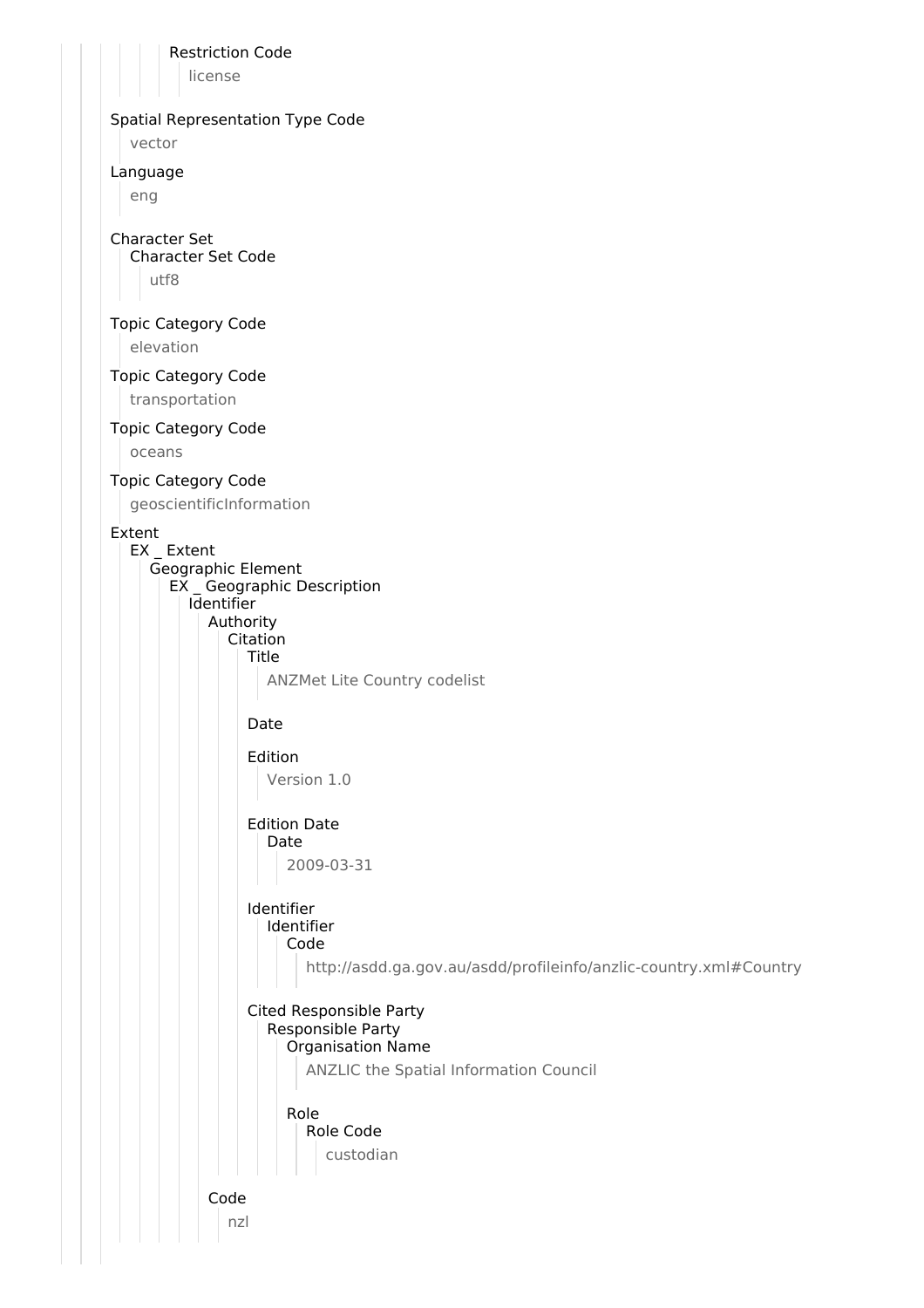